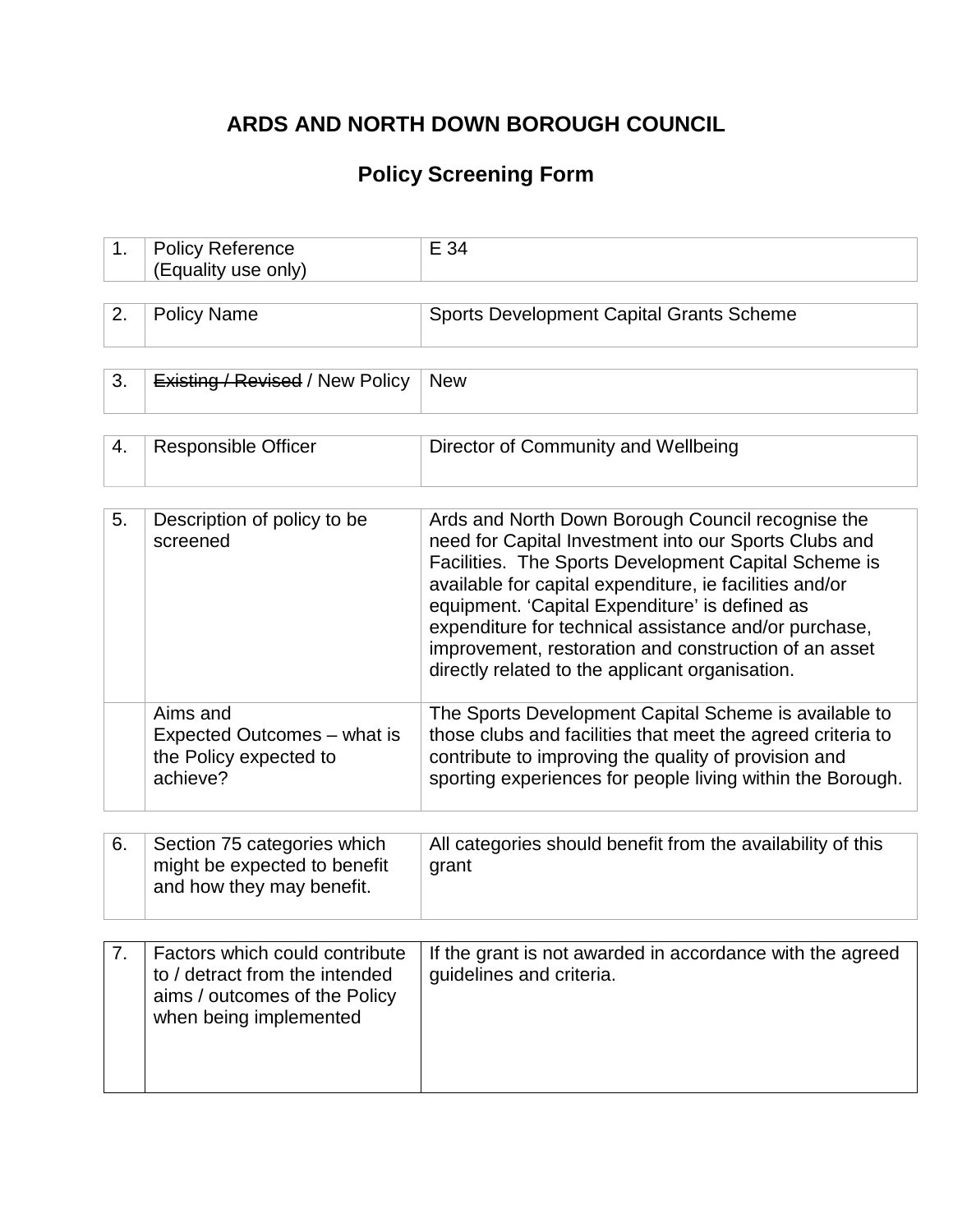| 8. | The main stakeholders on<br>which the policy will impact.<br>For example, Employees,<br><b>Potential Service Users and</b><br><b>Community Groups</b> | Ards and North Down Borough Council, sports clubs that<br>are eligible to apply, individuals within the eligible clubs,<br>North Down Sports Forum affiliated clubs and their<br>members, Sport NI, local communities where eligible<br>sports clubs are located or have a catchment area and<br>employees. |
|----|-------------------------------------------------------------------------------------------------------------------------------------------------------|-------------------------------------------------------------------------------------------------------------------------------------------------------------------------------------------------------------------------------------------------------------------------------------------------------------|
|    | Consider the internal and<br>external impacts (either actual<br>or potential) and comment, or<br>list, information where<br>appropriate               |                                                                                                                                                                                                                                                                                                             |

| 9. | Please provide details of other policies which have a bearing on this one.                   |           |
|----|----------------------------------------------------------------------------------------------|-----------|
|    | Policies:                                                                                    | Owned by: |
|    | <b>E2 Pricing Schedule</b><br>E3 Leisure Services Pricing Policy<br><b>E4 Tourism Grants</b> | Council   |

| 10. | Available evidence (quantitative and qualitative) considered as important to encourage |                                                                                                                                                                       |  |
|-----|----------------------------------------------------------------------------------------|-----------------------------------------------------------------------------------------------------------------------------------------------------------------------|--|
|     | completion in relation to:                                                             |                                                                                                                                                                       |  |
|     | <b>Religious Belief</b>                                                                | NINIS statistics and NISRA census 2011 data                                                                                                                           |  |
|     | <b>Political Opinion</b>                                                               | Local data on Electoral Wards - although this is not the current                                                                                                      |  |
|     | <b>Racial Group</b>                                                                    | Wards.                                                                                                                                                                |  |
|     | Age                                                                                    | Data and information – both qualitative and quantitative from<br>Sports monitoring and regulatory bodies<br>Monitoring data on Sports Clubs and facilities within the |  |
|     | <b>Marital Status</b>                                                                  |                                                                                                                                                                       |  |
|     | Sexual orientation                                                                     |                                                                                                                                                                       |  |
|     | Men & Women                                                                            | Borough that Council hold on clubs and facilities in relation to                                                                                                      |  |
|     | generally                                                                              | access etc.                                                                                                                                                           |  |
|     | <b>Disability</b>                                                                      |                                                                                                                                                                       |  |
|     | <b>Dependents</b>                                                                      |                                                                                                                                                                       |  |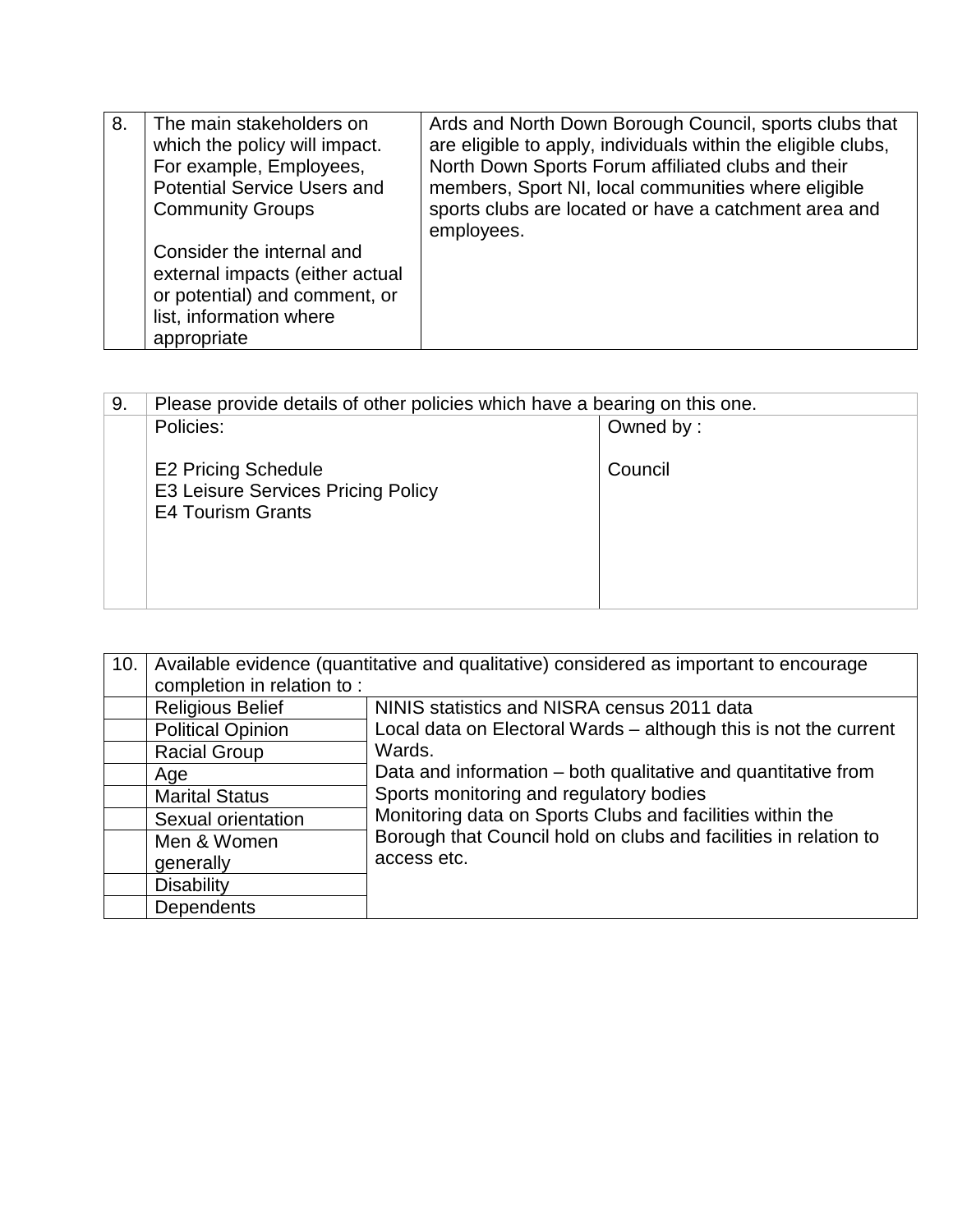| 11. | Based on data previously provided what are the needs, experiences and priorities for each<br>of the following categories, in relation to this policy/decision? |                                                                                                                                                    |  |
|-----|----------------------------------------------------------------------------------------------------------------------------------------------------------------|----------------------------------------------------------------------------------------------------------------------------------------------------|--|
|     | <b>Religious Belief</b>                                                                                                                                        | Sports and leisure activities are provided for all who have an<br>interest in the sport and their provision is based on demand.                    |  |
|     | <b>Political Opinion</b>                                                                                                                                       | Council support any sport or facility including those that have a<br>tradition of being recognised as traditional with one religion or             |  |
|     | <b>Racial Group</b>                                                                                                                                            | political affiliation where they meet the grant criteria and where<br>there is a constituted club within the accrediting body.                     |  |
|     | Age                                                                                                                                                            | Clubs are supported irrespective of the section 75 categories in                                                                                   |  |
|     | <b>Marital Status</b>                                                                                                                                          | relation to age, marital status, sexual orientation or gender of                                                                                   |  |
|     | Sexual orientation                                                                                                                                             | members where the grant criteria is met                                                                                                            |  |
|     | Men & Women                                                                                                                                                    |                                                                                                                                                    |  |
|     | generally                                                                                                                                                      |                                                                                                                                                    |  |
|     | <b>Disability</b>                                                                                                                                              | Clubs are supported irrespective of the section 75 categories in<br>relation to disability or dependents where the grant criteria is               |  |
|     | Dependents                                                                                                                                                     | met. Groups who provide sports for those with a disability or<br>those who have dependents are included where all other sport<br>criteria are met. |  |

## **Does this Policy require an Equality Impact Assessment?**

| 1. | What is the likely impact on equality of opportunity for each of the Section 75 categories? |                                          |                  |
|----|---------------------------------------------------------------------------------------------|------------------------------------------|------------------|
|    |                                                                                             | Detail of Impact                         | Level of Impact  |
|    |                                                                                             |                                          | Minor/Major/None |
|    | <b>Religious Belief</b>                                                                     | This policy will be applied equitably to | None             |
|    | <b>Political Opinion</b>                                                                    | all who meet the grant awarding          |                  |
|    | <b>Racial Group</b>                                                                         | criteria                                 |                  |
|    | Age                                                                                         |                                          |                  |
|    | <b>Marital Status</b>                                                                       |                                          |                  |
|    | Sexual orientation                                                                          |                                          |                  |
|    | Men & Women                                                                                 |                                          |                  |
|    | generally                                                                                   |                                          |                  |
|    | <b>Disability</b>                                                                           |                                          |                  |
|    | <b>Dependents</b>                                                                           |                                          |                  |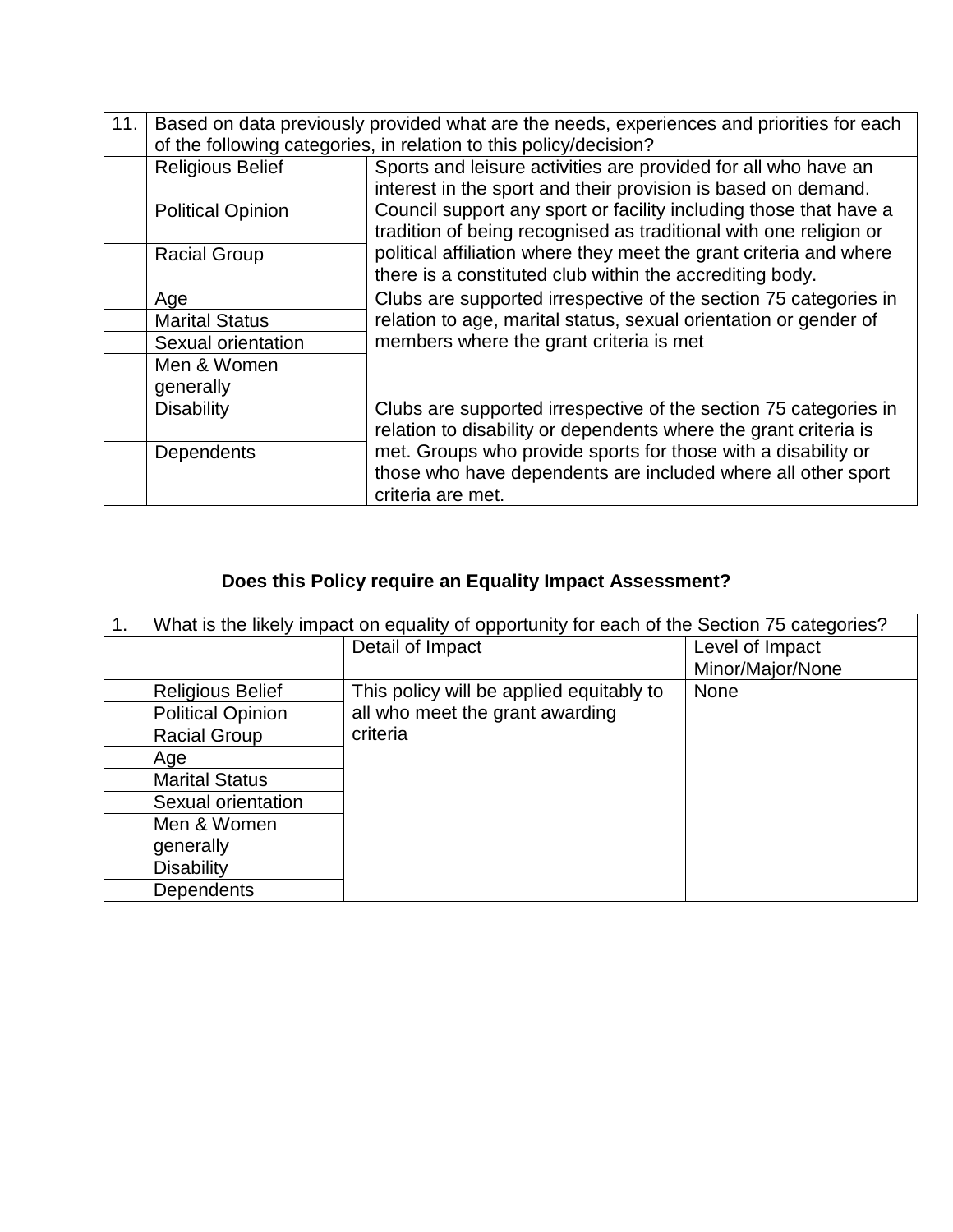| 2. | Are there opportunities to better promote equality of opportunity for people within the<br>Section 75 equality categories? |                                                             |                          |
|----|----------------------------------------------------------------------------------------------------------------------------|-------------------------------------------------------------|--------------------------|
|    |                                                                                                                            | If "Yes", provide details                                   | If "No", provide details |
|    | <b>Religious Belief</b>                                                                                                    | No as this policy will be applied equitably to all who meet |                          |
|    | <b>Political Opinion</b>                                                                                                   | the grant awarding criteria                                 |                          |
|    | <b>Racial Group</b>                                                                                                        |                                                             |                          |
|    | Age                                                                                                                        |                                                             |                          |
|    | <b>Marital Status</b>                                                                                                      |                                                             |                          |
|    | Sexual orientation                                                                                                         |                                                             |                          |
|    | Men & Women generally                                                                                                      |                                                             |                          |
|    | <b>Disability</b>                                                                                                          |                                                             |                          |
|    | <b>Dependents</b>                                                                                                          |                                                             |                          |

| 3. | To what extent is the Policy likely to impact on Good Relations between people of different<br>religious belief, political opinion or racial group? |                             |      |
|----|-----------------------------------------------------------------------------------------------------------------------------------------------------|-----------------------------|------|
|    | Details of Impact<br>Level of Impact                                                                                                                |                             |      |
|    | Minor/Major/None                                                                                                                                    |                             |      |
|    | <b>Religious Belief</b>                                                                                                                             | This policy will be applied | None |
|    | <b>Political Opinion</b>                                                                                                                            | equitably to all who meet   |      |
|    | <b>Racial Group</b>                                                                                                                                 | the grant awarding          |      |
|    |                                                                                                                                                     | criteria                    |      |

| 4. | Are there opportunities to better promote Good Relations between people of different<br>religious belief, political opinion or racial group? |                                                             |  |
|----|----------------------------------------------------------------------------------------------------------------------------------------------|-------------------------------------------------------------|--|
|    | If "Yes" provide details<br>If "No" provide details                                                                                          |                                                             |  |
|    | <b>Religious Belief</b>                                                                                                                      |                                                             |  |
|    | <b>Political Opinion</b>                                                                                                                     | No as this policy will be applied equitably to all who meet |  |
|    | <b>Racial Group</b>                                                                                                                          | the grant awarding criteria                                 |  |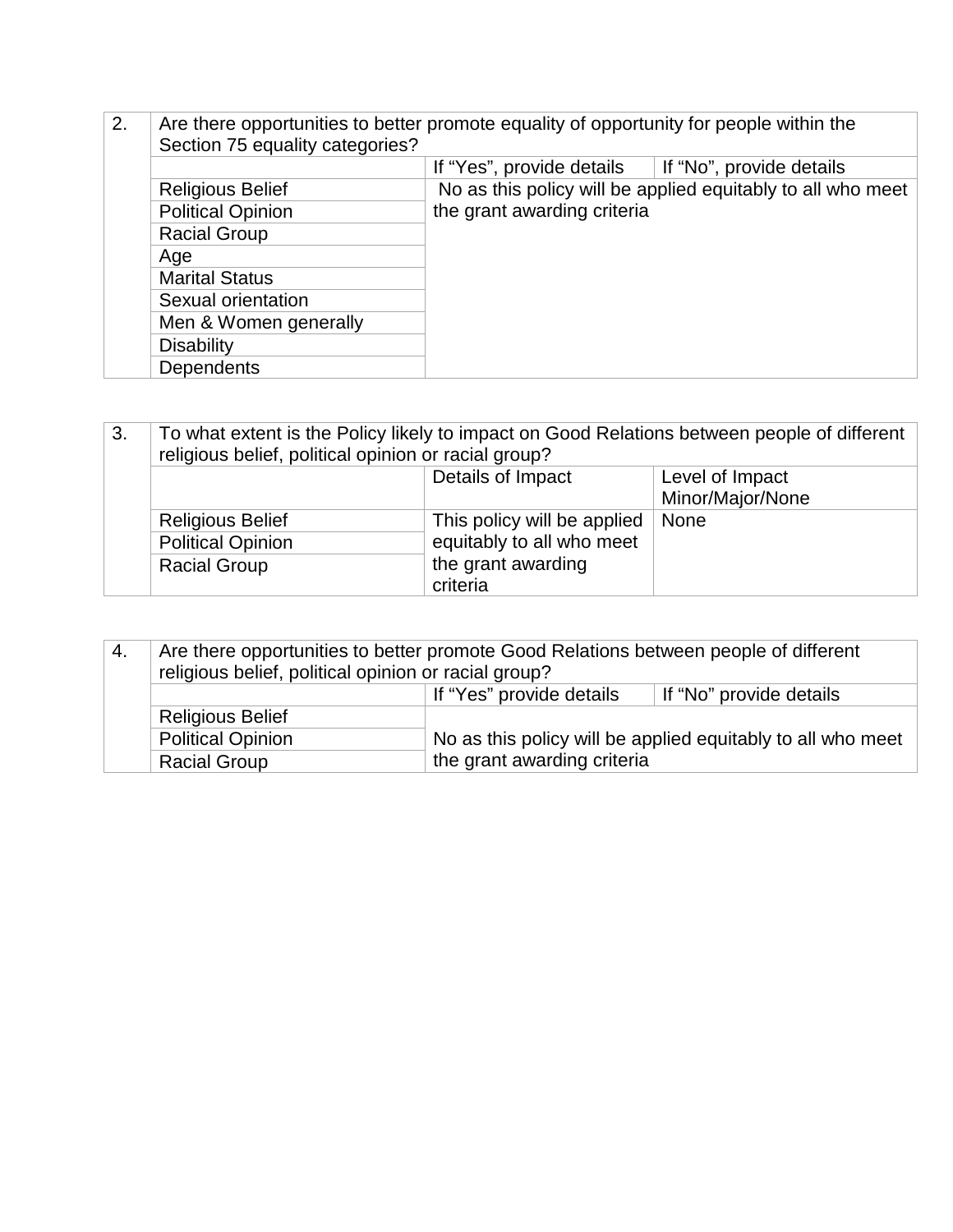#### Additional Considerations

| Multiple Identity<br>Considerations                                                                                                                                        | Details of Impact or potential impact (Positive/Negative)                                                                                                                       |
|----------------------------------------------------------------------------------------------------------------------------------------------------------------------------|---------------------------------------------------------------------------------------------------------------------------------------------------------------------------------|
| Are there any potential impacts<br>of the policy decision on<br>people with multiple identities?<br>(e.g. disabled minority ethnic<br>persons)                             | This policy will impact on a range of multiple identities<br>and will apply to all equitably as the policy is to award<br>grant funding equitably on meeting the award criteria |
| Where appropriate provide<br>details of data on the impact of<br>the policy on people with<br>multiple identities.<br>Specify relevant Section 75<br>categories concerned. |                                                                                                                                                                                 |

| Does this proposed policy<br>provide an opportunity to:                                                                                                                         | Yes / No | Explain your reasoning:                                                                                                                                                                                                                                    |
|---------------------------------------------------------------------------------------------------------------------------------------------------------------------------------|----------|------------------------------------------------------------------------------------------------------------------------------------------------------------------------------------------------------------------------------------------------------------|
| better promote positive<br>$\overline{\phantom{a}}$<br>attitudes towards disabled<br>people<br>increase participation by<br>$\overline{a}$<br>disabled people in public<br>life | Yes      | This policy ensures that sport clubs and<br>facilities provide access and are inclusive<br>of all with a disability and their carers and<br>ensure positive actions are taken where<br>appropriate to encourage participation in<br>sporting opportunities |

#### Monitoring Arrangements

Section 75 places a requirement on the Council to have equality monitoring arrangements in place in order to assess the impact of policies and services, help identify barriers to fair participation and to better promote equality of opportunity.

| Outline what data you could<br>collect in the future in order to<br>monitor the impact of this<br>policy / decision on equality,<br>good relations and disability<br>duties | Membership of sports clubs and attendance at facilities in<br>relation to Section 75 categories and in particular age,<br>gender, disability, dependents and race. |
|-----------------------------------------------------------------------------------------------------------------------------------------------------------------------------|--------------------------------------------------------------------------------------------------------------------------------------------------------------------|
|-----------------------------------------------------------------------------------------------------------------------------------------------------------------------------|--------------------------------------------------------------------------------------------------------------------------------------------------------------------|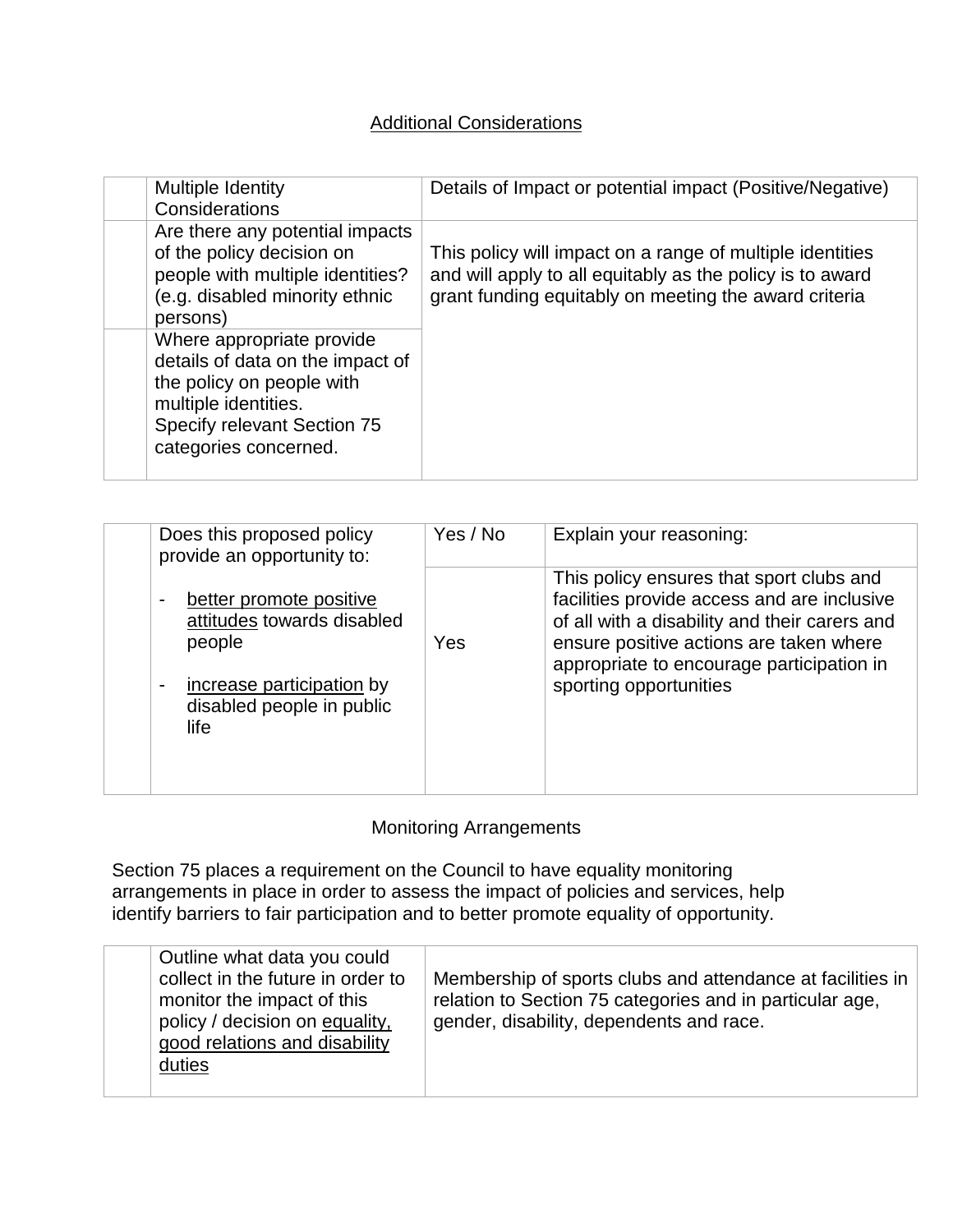### Consideration of Human Rights

The Human Rights Action 1998 brings the European Convention on Human Rights (ECHR) into UK and, therefore, Northern Ireland. Indicate below any potential *adverse impacts* that the policy / decision may have in relation to human rights issues

| <b>Right to Life</b>                                                     | Article 2               |  |
|--------------------------------------------------------------------------|-------------------------|--|
| Prohibition to torture, inhuman or degrading<br>treatment                | Article 3               |  |
| Prohibition of slavery and forced labour                                 | Article 4               |  |
| <b>Right to Liberty and Security</b>                                     | Article 5               |  |
| Right to a Fair and Public Trial                                         | Article 6               |  |
| Right to no punishment without due legal<br>process                      | Article 7               |  |
| Right to respect for private and family<br>life, home and correspondence | Article 8               |  |
| Right to freedom of thought, conscience and<br>religion                  | Article 9               |  |
| Right to freedom of Expression                                           | Article 10              |  |
| Right to freedom of peaceful assembly and<br>association                 | Article 11              |  |
| Right to marry and found a family                                        | Article 12              |  |
| The prohibition on discrimination                                        | Article 14              |  |
| Protection of property and enjoyment of                                  | Protocol 1              |  |
| possessions                                                              | Article 1               |  |
| Right to education                                                       | Protocol 1<br>Article 2 |  |
| Right to free and secret election                                        | Protocol 1<br>Article 3 |  |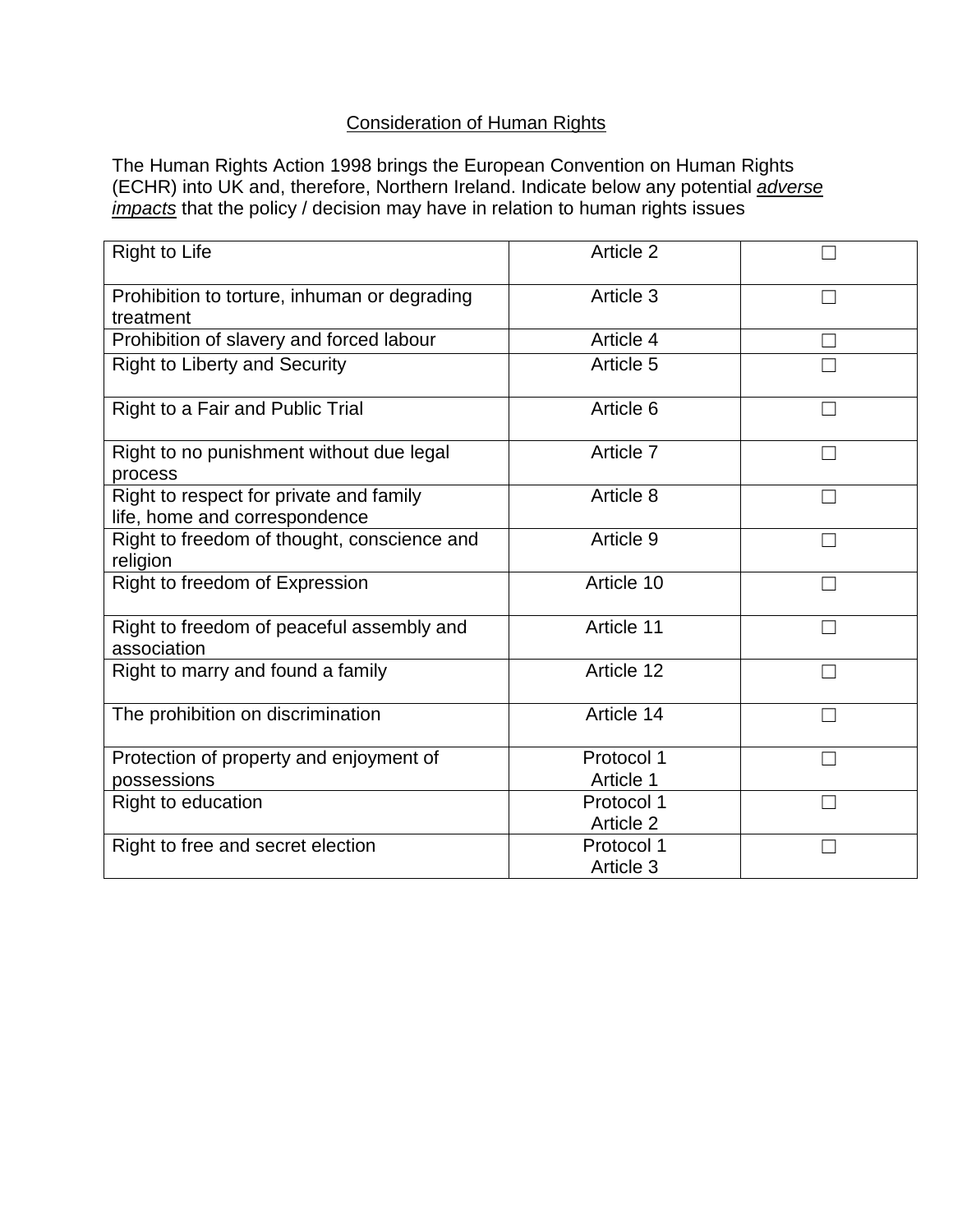| Please explain any adverse<br>impacts on human rights that<br>you have identified?                         |  |
|------------------------------------------------------------------------------------------------------------|--|
| Please indicate any ways in<br>which you consider the policy<br>positively promotes Human<br><b>Rights</b> |  |

I can confirm that the proposed policy / decision have been screened for:-

| Equality of opportunity and good relations |
|--------------------------------------------|
| Disabilities duties; and                   |
| Human rights issues                        |

On the basis of the answers to the screening questions, I recommend that this policy / decision is:-

| X | Screened Out - No EQIA necessary (no impacts)     |
|---|---------------------------------------------------|
|   | Screened Out - Mitigating Actions (minor impacts) |
|   | Screened In - Necessary to conduct a full EQIA    |
|   | Please detail actions to be taken:                |

Screening assessment completed by:-

Name: Emma Hingston Title: Sports Development Officer Date: 19 June 2015 Signature:

Director/Head of Service decision approved by:

Name: Graeme Bannister Title: Director of Community and Well Being Date: 19 June 2015 Signature: